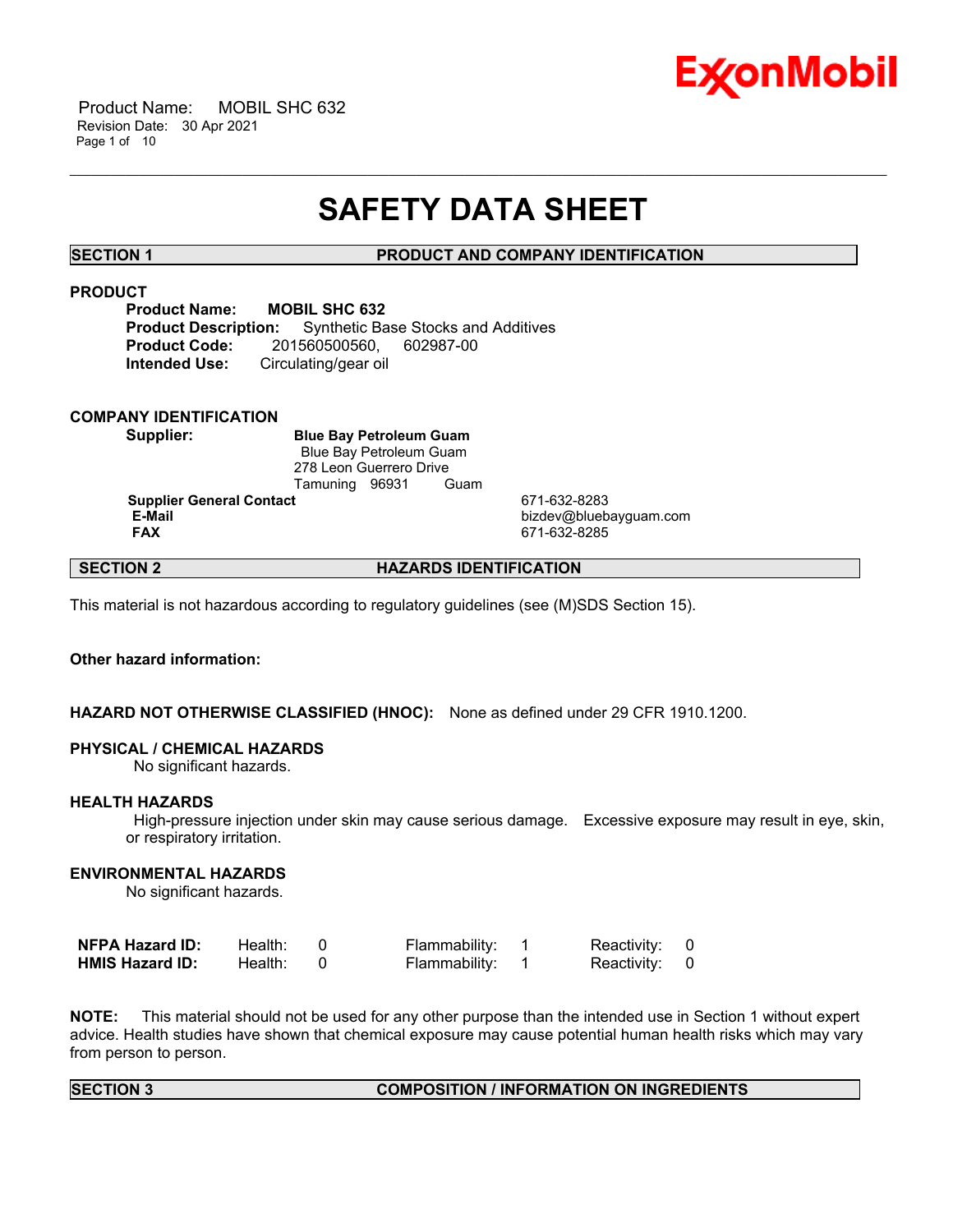

 Product Name: MOBIL SHC 632 Revision Date: 30 Apr 2021 Page 2 of 10

This material is defined as a mixture.

### **Hazardous Substance(s) or Complex Substance(s) required for disclosure**

| <b>Name</b>                                                     | CAS#       | Concentration* | <b>GHS Hazard Codes</b>                   |
|-----------------------------------------------------------------|------------|----------------|-------------------------------------------|
| 11-DECENE. TETRAMER AND TRIMER HYDROGENATED                     | 68649-12-7 | 10 - < 20%     | H304                                      |
| <b>IPHOSPHORIC ACID. METHYLPHENYL DIPHENYL</b><br><b>IESTER</b> | 26444-49-5 | $0.1 - 5.25\%$ | $H400(M$ factor 1).<br>$H410(M$ factor 1) |
| <b>ITRIPHENYL PHOSPHATE</b>                                     | 115-86-6   | $0.1 - 5.25\%$ | H400(M factor 1), H411                    |

\_\_\_\_\_\_\_\_\_\_\_\_\_\_\_\_\_\_\_\_\_\_\_\_\_\_\_\_\_\_\_\_\_\_\_\_\_\_\_\_\_\_\_\_\_\_\_\_\_\_\_\_\_\_\_\_\_\_\_\_\_\_\_\_\_\_\_\_\_\_\_\_\_\_\_\_\_\_\_\_\_\_\_\_\_\_\_\_\_\_\_\_\_\_\_\_\_\_\_\_\_\_\_\_\_\_\_\_\_\_\_\_\_\_\_\_\_\_

\* All concentrations are percent by weight unless material is a gas. Gas concentrations are in percent by volume.

As per paragraph (i) of 29 CFR 1910.1200, formulation is considered a trade secret and specific chemical identity and exact percentage (concentration) of composition may have been withheld. Specific chemical identity and exact percentage composition will be provided to health professionals, employees, or designated representatives in accordance with applicable provisions of paragraph (i).

# **SECTION 4 FIRST AID MEASURES**

# **INHALATION**

Remove from further exposure. For those providing assistance, avoid exposure to yourself or others. Use adequate respiratory protection. If respiratory irritation, dizziness, nausea, or unconsciousness occurs, seek immediate medical assistance. If breathing has stopped, assist ventilation with a mechanical device or use mouth-to-mouth resuscitation.

# **SKIN CONTACT**

Wash contact areas with soap and water. If product is injected into or under the skin, or into any part of the body, regardless of the appearance of the wound or its size, the individual should be evaluated immediately by a physician as a surgical emergency. Even though initial symptoms from high pressure injection may be minimal or absent, early surgical treatment within the first few hours may significantly reduce the ultimate extent of injury.

# **EYE CONTACT**

Flush thoroughly with water. If irritation occurs, get medical assistance.

# **INGESTION**

First aid is normally not required. Seek medical attention if discomfort occurs.

**SECTION 5 FIRE FIGHTING MEASURES** 

# **EXTINGUISHING MEDIA**

**Appropriate Extinguishing Media:** Use water fog, foam, dry chemical or carbon dioxide (CO2) to extinguish flames.

**Inappropriate Extinguishing Media:** Straight Streams of Water

## **FIRE FIGHTING**

**Fire Fighting Instructions:** Evacuate area. Prevent runoff from fire control or dilution from entering streams, sewers, or drinking water supply. Firefighters should use standard protective equipment and in enclosed spaces, self-contained breathing apparatus (SCBA). Use water spray to cool fire exposed surfaces and to protect personnel.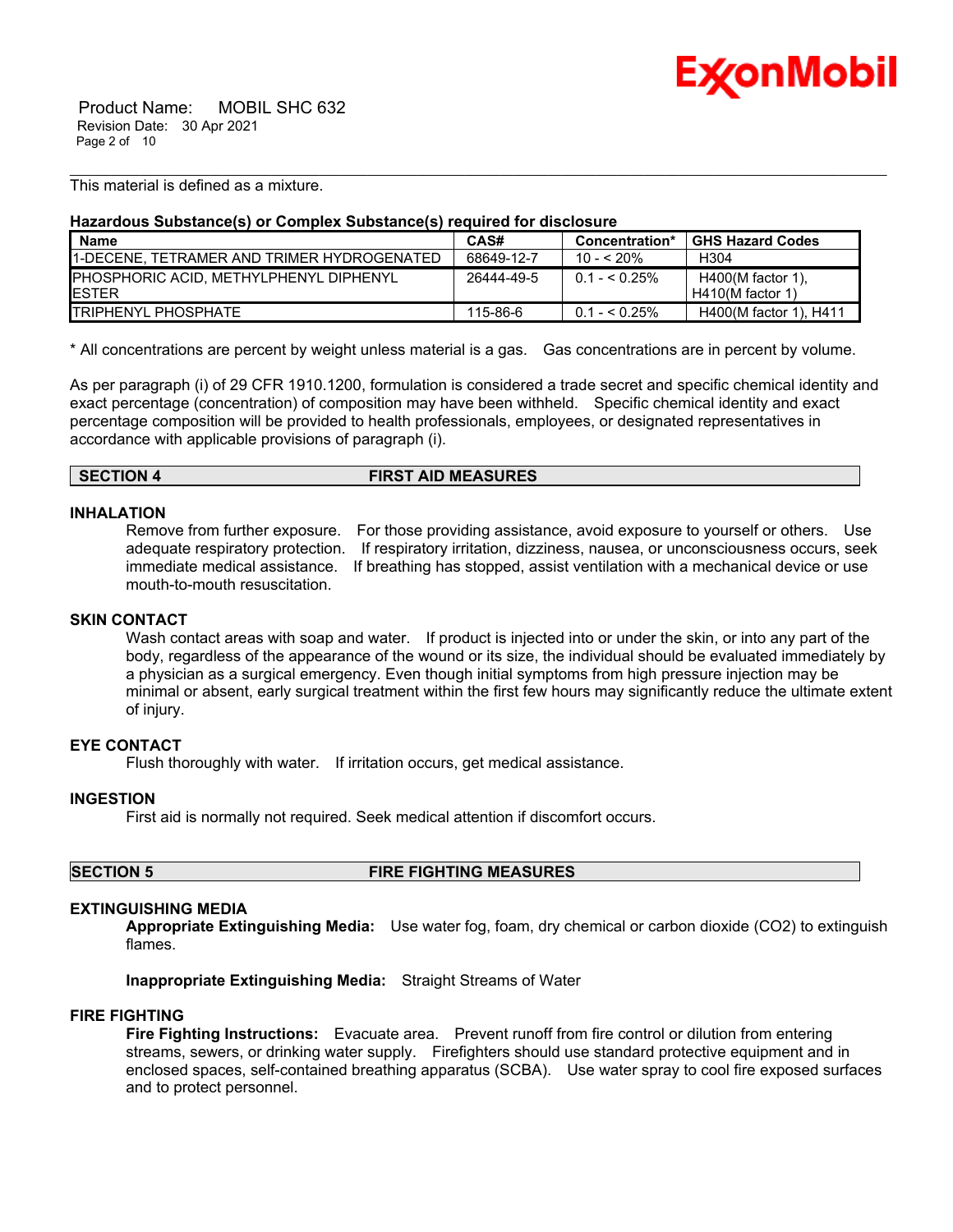

 Product Name: MOBIL SHC 632 Revision Date: 30 Apr 2021 Page 3 of 10

> **Hazardous Combustion Products:** Aldehydes, Incomplete combustion products, Oxides of carbon, Smoke, Fume, Sulfur oxides

\_\_\_\_\_\_\_\_\_\_\_\_\_\_\_\_\_\_\_\_\_\_\_\_\_\_\_\_\_\_\_\_\_\_\_\_\_\_\_\_\_\_\_\_\_\_\_\_\_\_\_\_\_\_\_\_\_\_\_\_\_\_\_\_\_\_\_\_\_\_\_\_\_\_\_\_\_\_\_\_\_\_\_\_\_\_\_\_\_\_\_\_\_\_\_\_\_\_\_\_\_\_\_\_\_\_\_\_\_\_\_\_\_\_\_\_\_\_

### **FLAMMABILITY PROPERTIES**

**Flash Point [Method]:** >210°C (410°F) [ASTM D-92] **Flammable Limits (Approximate volume % in air):** LEL: 0.9 UEL: 7.0 **Autoignition Temperature:** N/D

**SECTION 6 ACCIDENTAL RELEASE MEASURES** 

### **NOTIFICATION PROCEDURES**

In the event of a spill or accidental release, notify relevant authorities in accordance with all applicable regulations. US regulations require reporting releases of this material to the environment which exceed the applicable reportable quantity or oil spills which could reach any waterway including intermittent dry creeks. The National Response Center can be reached at (800)424-8802.

### **PROTECTIVE MEASURES**

Avoid contact with spilled material. See Section 5 for fire fighting information. See the Hazard Identification Section for Significant Hazards. See Section 4 for First Aid Advice. See Section 8 for advice on the minimum requirements for personal protective equipment. Additional protective measures may be necessary, depending on the specific circumstances and/or the expert judgment of the emergency responders.

#### **SPILL MANAGEMENT**

Land Spill: Stop leak if you can do it without risk. Recover by pumping or with suitable absorbent.

**Water Spill:** Stop leak if you can do it without risk. Confine the spill immediately with booms. Warn other shipping. Remove from the surface by skimming or with suitable absorbents. Seek the advice of a specialist before using dispersants.

Water spill and land spill recommendations are based on the most likely spill scenario for this material; however, geographic conditions, wind, temperature, (and in the case of a water spill) wave and current direction and speed may greatly influence the appropriate action to be taken. For this reason, local experts should be consulted. Note: Local regulations may prescribe or limit action to be taken.

### **ENVIRONMENTAL PRECAUTIONS**

Large Spills: Dike far ahead of liquid spill for later recovery and disposal. Prevent entry into waterways, sewers, basements or confined areas.

# **SECTION 7 HANDLING AND STORAGE**

### **HANDLING**

 Prevent small spills and leakage to avoid slip hazard. Material can accumulate static charges which may cause an electrical spark (ignition source). When the material is handled in bulk, an electrical spark could ignite any flammable vapors from liquids or residues that may be present (e.g., during switch-loading operations). Use proper bonding and/or ground procedures. However, bonding and grounds may not eliminate the hazard from static accumulation. Consult local applicable standards for guidance. Additional references include American Petroleum Institute 2003 (Protection Against Ignitions Arising out of Static, Lightning and Stray Currents) or National Fire Protection Agency 77 (Recommended Practice on Static Electricity) or CENELEC CLC/TR 50404 (Electrostatics - Code of practice for the avoidance of hazards due to static electricity).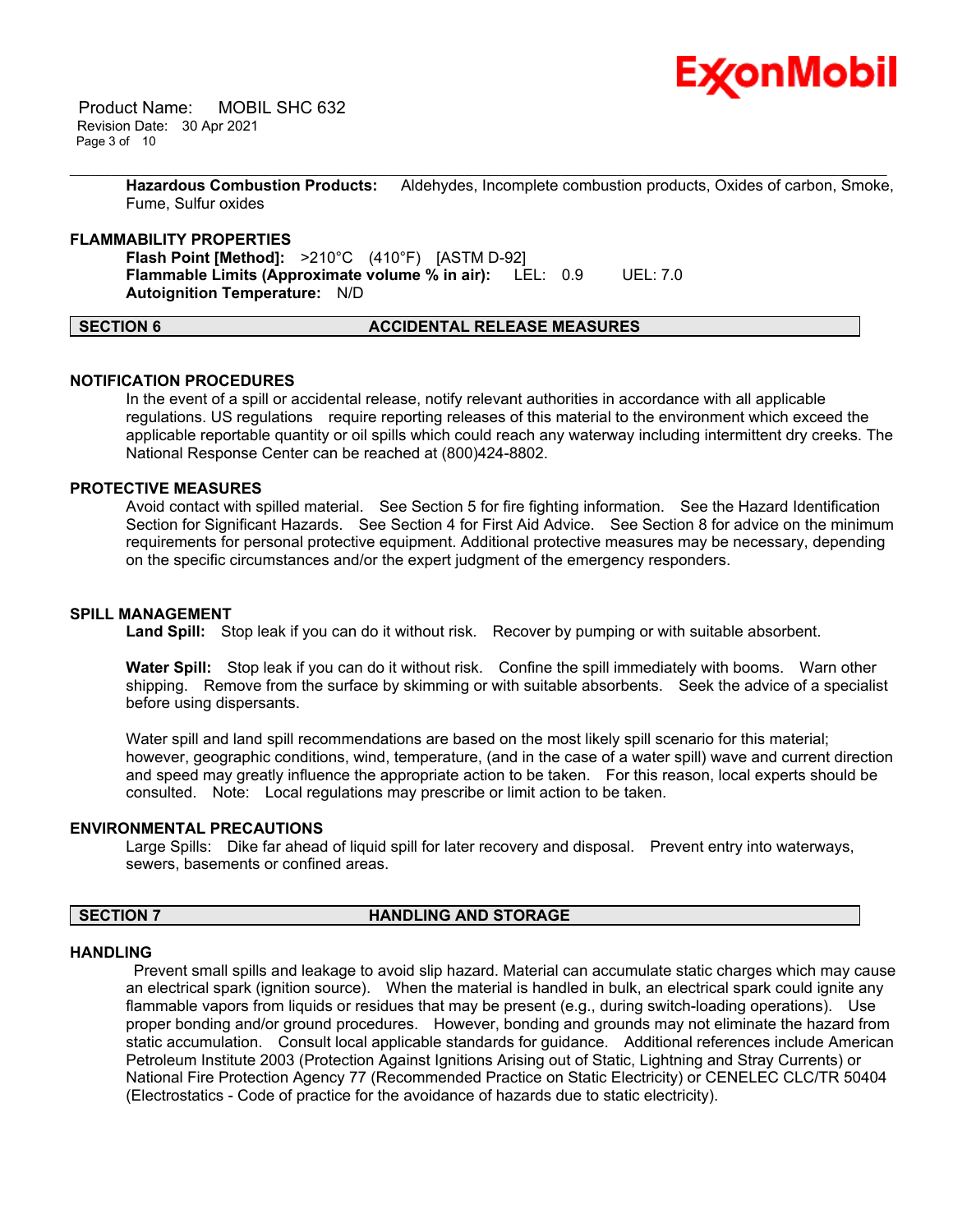

**Static Accumulator:** This material is a static accumulator.

# **STORAGE**

The type of container used to store the material may affect static accumulation and dissipation. Do not store in open or unlabelled containers.

\_\_\_\_\_\_\_\_\_\_\_\_\_\_\_\_\_\_\_\_\_\_\_\_\_\_\_\_\_\_\_\_\_\_\_\_\_\_\_\_\_\_\_\_\_\_\_\_\_\_\_\_\_\_\_\_\_\_\_\_\_\_\_\_\_\_\_\_\_\_\_\_\_\_\_\_\_\_\_\_\_\_\_\_\_\_\_\_\_\_\_\_\_\_\_\_\_\_\_\_\_\_\_\_\_\_\_\_\_\_\_\_\_\_\_\_\_\_

# **SECTION 8 EXPOSURE CONTROLS / PERSONAL PROTECTION**

# **EXPOSURE LIMIT VALUES**

### **Exposure limits/standards (Note: Exposure limits are not additive)**

| <b>Substance Name</b>                                           | Form                   | <b>Limit / Standard</b> |                  | <b>NOTE</b> | Source             |
|-----------------------------------------------------------------|------------------------|-------------------------|------------------|-------------|--------------------|
| 1-DECENE. TETRAMER AND TRIMER   Aerosols<br><b>HYDROGENATED</b> | (thoracic<br>fraction) | <b>TWA</b>              | $5 \text{ mg/m}$ | N/A         | ExxonMobil         |
| <b>TRIPHENYL PHOSPHATE</b>                                      |                        | TWA                     | $3 \text{ mg/m}$ | N/A         | OSHA <sub>Z1</sub> |
| TRIPHENYL PHOSPHATE                                             |                        | TWA                     | $3 \text{ mg/m}$ | N/A         | <b>ACGIH</b>       |

**Exposure limits/standards for materials that can be formed when handling this product:** When mists/aerosols can occur the following are recommended:  $5 \text{ mg/m}^3$  - ACGIH TLV (inhalable fraction),  $5 \text{ mg/m}^3$  - OSHA PEL.

NOTE: Limits/standards shown for guidance only. Follow applicable regulations.

No biological limits allocated.

# **ENGINEERING CONTROLS**

The level of protection and types of controls necessary will vary depending upon potential exposure conditions. Control measures to consider:

No special requirements under ordinary conditions of use and with adequate ventilation.

# **PERSONAL PROTECTION**

Personal protective equipment selections vary based on potential exposure conditions such as applications, handling practices, concentration and ventilation. Information on the selection of protective equipment for use with this material, as provided below, is based upon intended, normal usage.

**Respiratory Protection:** If engineering controls do not maintain airborne contaminant concentrations at a level which is adequate to protect worker health, an approved respirator may be appropriate. Respirator selection, use, and maintenance must be in accordance with regulatory requirements, if applicable. Types of respirators to be considered for this material include:

No special requirements under ordinary conditions of use and with adequate ventilation.

For high airborne concentrations, use an approved supplied-air respirator, operated in positive pressure mode. Supplied air respirators with an escape bottle may be appropriate when oxygen levels are inadequate, gas/vapor warning properties are poor, or if air purifying filter capacity/rating may be exceeded.

**Hand Protection:** Any specific glove information provided is based on published literature and glove manufacturer data. Glove suitability and breakthrough time will differ depending on the specific use conditions.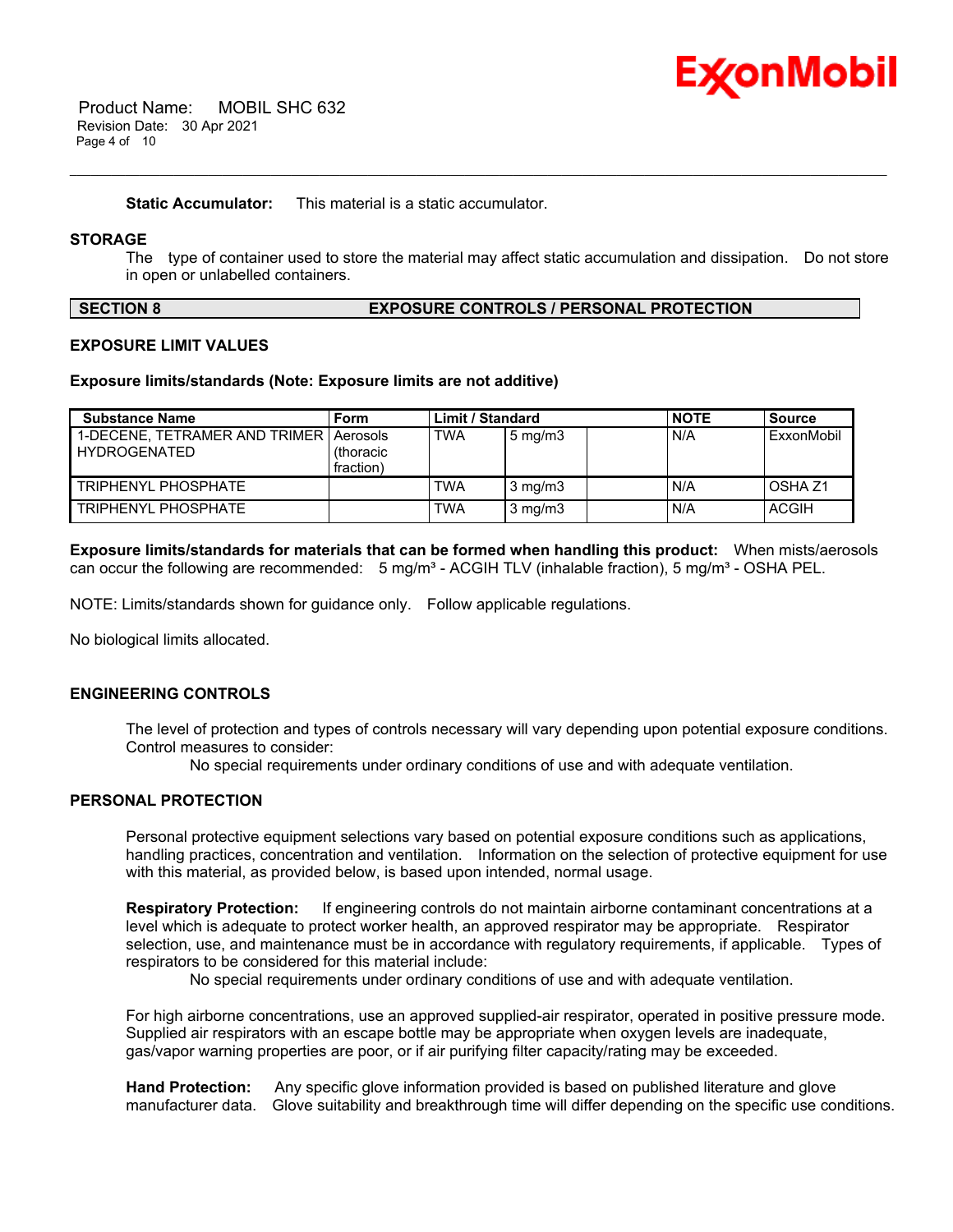

 Product Name: MOBIL SHC 632 Revision Date: 30 Apr 2021 Page 5 of 10

> Contact the glove manufacturer for specific advice on glove selection and breakthrough times for your use conditions. Inspect and replace worn or damaged gloves. The types of gloves to be considered for this material include:

\_\_\_\_\_\_\_\_\_\_\_\_\_\_\_\_\_\_\_\_\_\_\_\_\_\_\_\_\_\_\_\_\_\_\_\_\_\_\_\_\_\_\_\_\_\_\_\_\_\_\_\_\_\_\_\_\_\_\_\_\_\_\_\_\_\_\_\_\_\_\_\_\_\_\_\_\_\_\_\_\_\_\_\_\_\_\_\_\_\_\_\_\_\_\_\_\_\_\_\_\_\_\_\_\_\_\_\_\_\_\_\_\_\_\_\_\_\_

No protection is ordinarily required under normal conditions of use.

**Eye Protection:** If contact is likely, safety glasses with side shields are recommended.

**Skin and Body Protection:** Any specific clothing information provided is based on published literature or manufacturer data. The types of clothing to be considered for this material include:

 No skin protection is ordinarily required under normal conditions of use. In accordance with good industrial hygiene practices, precautions should be taken to avoid skin contact.

**Specific Hygiene Measures:** Always observe good personal hygiene measures, such as washing after handling the material and before eating, drinking, and/or smoking. Routinely wash work clothing and protective equipment to remove contaminants. Discard contaminated clothing and footwear that cannot be cleaned. Practice good housekeeping.

#### **ENVIRONMENTAL CONTROLS**

 Comply with applicable environmental regulations limiting discharge to air, water and soil. Protect the environment by applying appropriate control measures to prevent or limit emissions.

# **SECTION 9 PHYSICAL AND CHEMICAL PROPERTIES**

**Note: Physical and chemical properties are provided for safety, health and environmental considerations only and may not fully represent product specifications. Contact the Supplier for additional information.**

# **GENERAL INFORMATION**

**Physical State:** Liquid **Color:** Orange **Odor:** Characteristic **Odor Threshold:** N/D

**IMPORTANT HEALTH, SAFETY, AND ENVIRONMENTAL INFORMATION Relative Density (at 15.6 °C):** 0.867

**Flammability (Solid, Gas):** N/A **Flash Point [Method]:** >210°C (410°F) [ASTM D-92] **Flammable Limits (Approximate volume % in air):** LEL: 0.9 UEL: 7.0 **Autoignition Temperature:** N/D **Boiling Point / Range:** > 316°C (600°F) [Estimated] **Decomposition Temperature:** N/D **Vapor Density (Air = 1):** > 2 at 101 kPa [Estimated] **Vapor Pressure:** < 0.013 kPa (0.1 mm Hg) at 20 °C [Estimated] **Evaporation Rate (n-butyl acetate = 1):** N/D **pH:** N/A **Log Pow (n-Octanol/Water Partition Coefficient):** > 3.5 [Estimated] **Solubility in Water:** Negligible **Viscosity:** 320 cSt (320 mm2/sec) at 40 °C | 38.6 cSt (38.6 mm2/sec) at 100°C **Oxidizing Properties:** See Hazards Identification Section.

# **OTHER INFORMATION**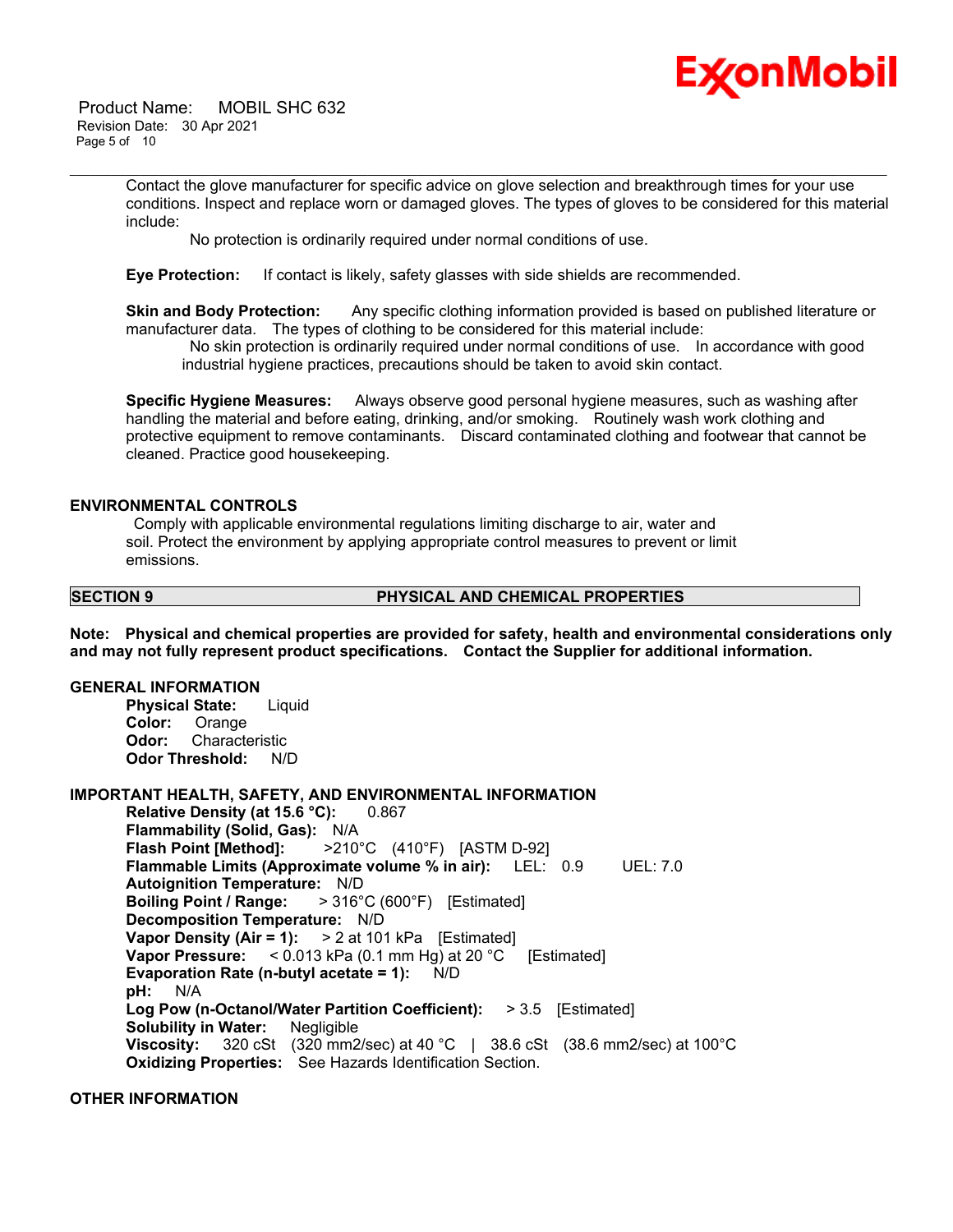

 Product Name: MOBIL SHC 632 Revision Date: 30 Apr 2021 Page 6 of 10

> **Freezing Point:** N/D **Melting Point:** N/A **Pour Point:** -30°C (-22°F)

# **SECTION 10 STABILITY AND REACTIVITY**

\_\_\_\_\_\_\_\_\_\_\_\_\_\_\_\_\_\_\_\_\_\_\_\_\_\_\_\_\_\_\_\_\_\_\_\_\_\_\_\_\_\_\_\_\_\_\_\_\_\_\_\_\_\_\_\_\_\_\_\_\_\_\_\_\_\_\_\_\_\_\_\_\_\_\_\_\_\_\_\_\_\_\_\_\_\_\_\_\_\_\_\_\_\_\_\_\_\_\_\_\_\_\_\_\_\_\_\_\_\_\_\_\_\_\_\_\_\_

**REACTIVITY:** See sub-sections below.

**STABILITY:** Material is stable under normal conditions.

**CONDITIONS TO AVOID:** Excessive heat. High energy sources of ignition.

**MATERIALS TO AVOID:** Strong oxidizers

**HAZARDOUS DECOMPOSITION PRODUCTS:** Material does not decompose at ambient temperatures.

**POSSIBILITY OF HAZARDOUS REACTIONS:** Hazardous polymerization will not occur.

# **SECTION 11 TOXICOLOGICAL INFORMATION**

# **INFORMATION ON TOXICOLOGICAL EFFECTS**

| <b>Hazard Class</b>                                               | <b>Conclusion / Remarks</b>                                                                        |  |  |
|-------------------------------------------------------------------|----------------------------------------------------------------------------------------------------|--|--|
| Inhalation                                                        |                                                                                                    |  |  |
| Acute Toxicity: No end point data for<br>material.                | Minimally Toxic. Based on assessment of the components.                                            |  |  |
| Irritation: No end point data for material.                       | Negligible hazard at ambient/normal handling temperatures.                                         |  |  |
| Ingestion                                                         |                                                                                                    |  |  |
| Acute Toxicity: No end point data for<br>material.                | Minimally Toxic. Based on assessment of the components.                                            |  |  |
| <b>Skin</b>                                                       |                                                                                                    |  |  |
| Acute Toxicity: No end point data for<br>material.                | Minimally Toxic. Based on assessment of the components.                                            |  |  |
| Skin Corrosion/Irritation: No end point data<br>for material.     | Negligible irritation to skin at ambient temperatures. Based on<br>assessment of the components.   |  |  |
| <b>Eye</b>                                                        |                                                                                                    |  |  |
| Serious Eye Damage/Irritation: No end point<br>data for material. | May cause mild, short-lasting discomfort to eyes. Based on<br>assessment of the components.        |  |  |
| <b>Sensitization</b>                                              |                                                                                                    |  |  |
| Respiratory Sensitization: No end point data<br>for material.     | Not expected to be a respiratory sensitizer.                                                       |  |  |
| Skin Sensitization: No end point data for<br>material.            | Not expected to be a skin sensitizer. Based on assessment of the<br>components.                    |  |  |
| Aspiration: Data available.                                       | Not expected to be an aspiration hazard. Based on physico-<br>chemical properties of the material. |  |  |
| Germ Cell Mutagenicity: No end point data<br>for material.        | Not expected to be a germ cell mutagen. Based on assessment of<br>the components.                  |  |  |
| Carcinogenicity: No end point data for<br>material.               | Not expected to cause cancer. Based on assessment of the<br>components.                            |  |  |
| Reproductive Toxicity: No end point data<br>for material.         | Not expected to be a reproductive toxicant. Based on assessment<br>of the components.              |  |  |
| Lactation: No end point data for material.                        | Not expected to cause harm to breast-fed children.                                                 |  |  |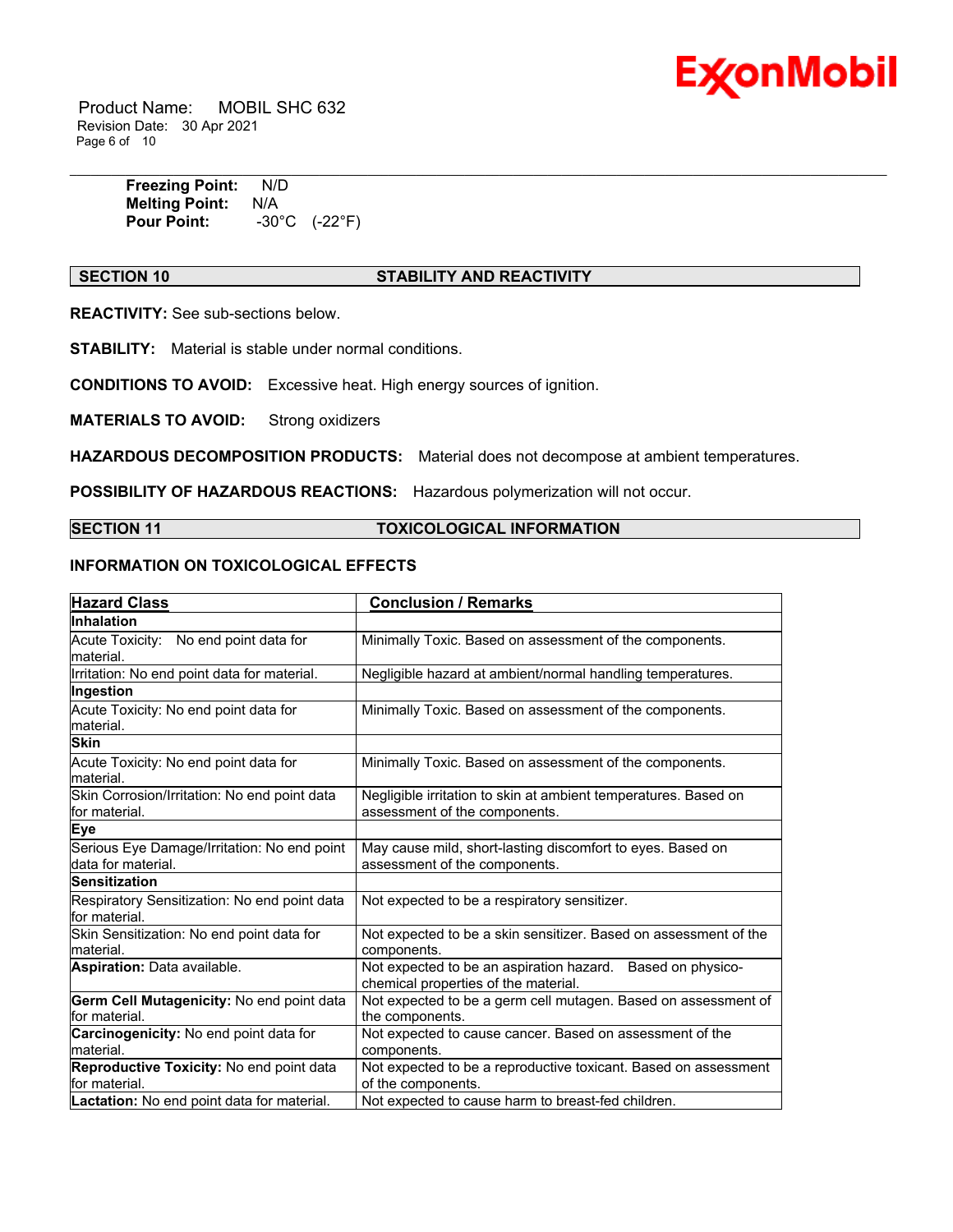

 Product Name: MOBIL SHC 632 Revision Date: 30 Apr 2021 Page 7 of 10

| Specific Target Organ Toxicity (STOT)                 |                                                                                                                   |
|-------------------------------------------------------|-------------------------------------------------------------------------------------------------------------------|
| Single Exposure: No end point data for<br>material.   | Not expected to cause organ damage from a single exposure.                                                        |
| Repeated Exposure: No end point data for<br>material. | Not expected to cause organ damage from prolonged or repeated<br>exposure. Based on assessment of the components. |

# **OTHER INFORMATION**

 **For the product itself:** 

Repeated and/or prolonged exposure may cause irritation to the skin, eyes, or respiratory tract. **Contains:**

Synthetic base oils: Not expected to cause significant health effects under conditions of normal use, based on laboratory studies with the same or similar materials. Not mutagenic or genotoxic. Not sensitizing in test animals and humans.

# **The following ingredients are cited on the lists below:** None.

|               | --REGULATORY LISTS SEARCHED-- |               |  |
|---------------|-------------------------------|---------------|--|
| 1 = NTP CARC  | $3 = IARC 1$                  | $5 = IARC 2B$ |  |
| $2 =$ NTP SUS | $4 = IARC 2A$                 | 6 = OSHA CARC |  |

# **SECTION 12 ECOLOGICAL INFORMATION**

The information given is based on data for the material, components of the material, or for similar materials, through the application of bridging principals.

# **ECOTOXICITY**

 Material -- Not expected to be harmful to aquatic organisms. Material -- Not expected to demonstrate chronic toxicity to aquatic organisms.

### **MOBILITY**

 Base oil component -- Low solubility and floats and is expected to migrate from water to the land. Expected to partition to sediment and wastewater solids.

# **ECOLOGICAL DATA**

### **Ecotoxicity**

| <b>Test</b>                     | <b>Duration</b>     | <b>Organism Type</b> | <b>Test Results</b>                        |
|---------------------------------|---------------------|----------------------|--------------------------------------------|
| <b>Aquatic - Acute Toxicity</b> | 96 hour(s)          | Oncorhynchus         | LL50 1003 mg/l: data for similar materials |
|                                 |                     | mvkiss               |                                            |
| Aquatic - Chronic Toxicity      | $21 \text{ day}(s)$ | Daphnia magna        | NOELR 1 mg/l: data for similar materials   |

# **SECTION 13 DISPOSAL CONSIDERATIONS**

Disposal recommendations based on material as supplied. Disposal must be in accordance with current applicable laws and regulations, and material characteristics at time of disposal.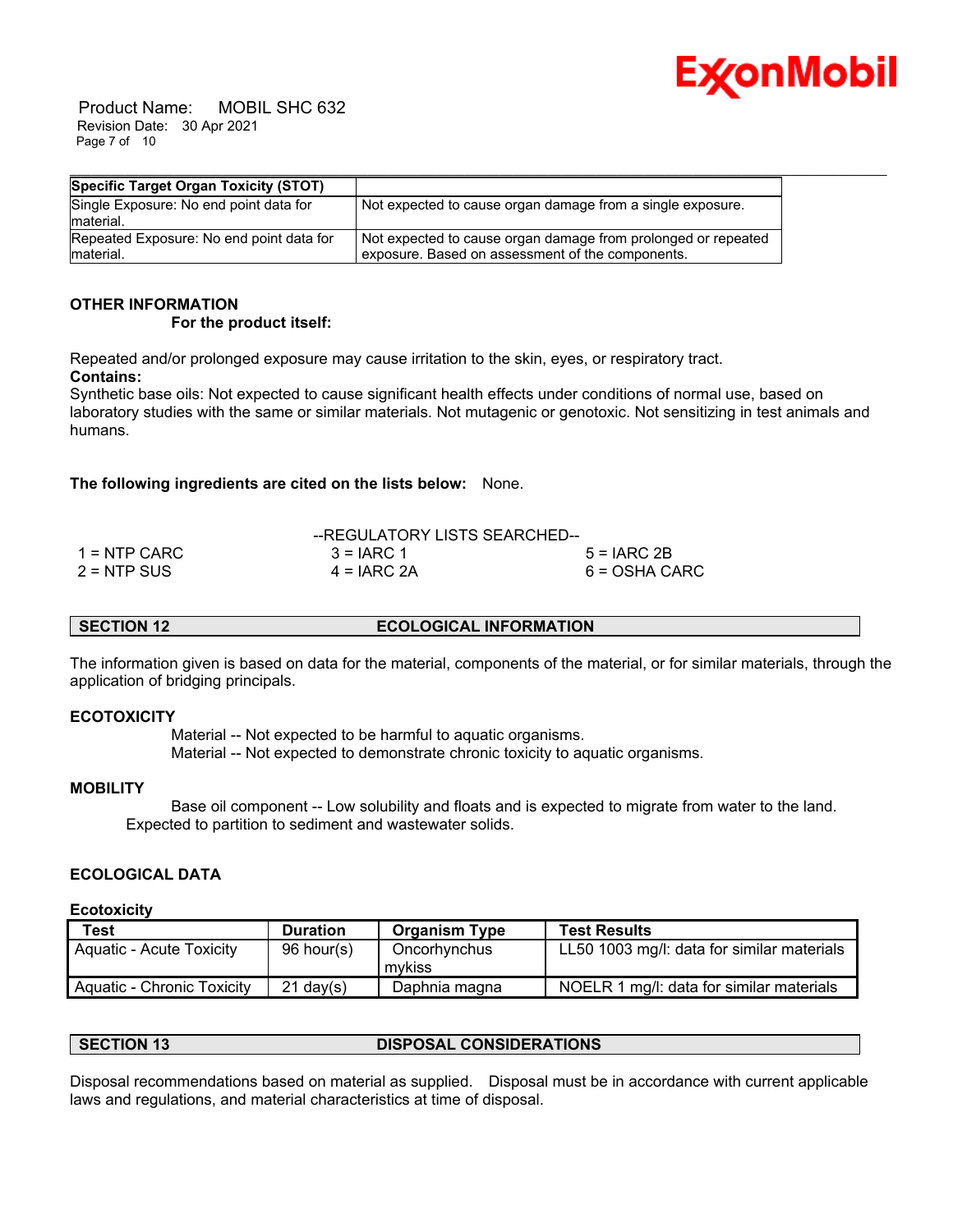

 Product Name: MOBIL SHC 632 Revision Date: 30 Apr 2021 Page 8 of 10

# **DISPOSAL RECOMMENDATIONS**

 Product is suitable for burning in an enclosed controlled burner for fuel value or disposal by supervised incineration at very high temperatures to prevent formation of undesirable combustion products. Protect the environment. Dispose of used oil at designated sites. Minimize skin contact. Do not mix used oils with solvents, brake fluids or coolants.

\_\_\_\_\_\_\_\_\_\_\_\_\_\_\_\_\_\_\_\_\_\_\_\_\_\_\_\_\_\_\_\_\_\_\_\_\_\_\_\_\_\_\_\_\_\_\_\_\_\_\_\_\_\_\_\_\_\_\_\_\_\_\_\_\_\_\_\_\_\_\_\_\_\_\_\_\_\_\_\_\_\_\_\_\_\_\_\_\_\_\_\_\_\_\_\_\_\_\_\_\_\_\_\_\_\_\_\_\_\_\_\_\_\_\_\_\_\_

# **REGULATORY DISPOSAL INFORMATION**

 RCRA Information: The unused product, in our opinion, is not specifically listed by the EPA as a hazardous waste (40 CFR, Part 261D), nor is it formulated to contain materials which are listed as hazardous wastes. It does not exhibit the hazardous characteristics of ignitability, corrositivity or reactivity and is not formulated with contaminants as determined by the Toxicity Characteristic Leaching Procedure (TCLP). However, used product may be regulated.

**Empty Container Warning** Empty Container Warning (where applicable): Empty containers may contain residue and can be dangerous. Do not attempt to refill or clean containers without proper instructions. Empty drums should be completely drained and safely stored until appropriately reconditioned or disposed. Empty containers should be taken for recycling, recovery, or disposal through suitably qualified or licensed contractor and in accordance with governmental regulations. DO NOT PRESSURISE, CUT, WELD, BRAZE, SOLDER, DRILL, GRIND, OR EXPOSE SUCH CONTAINERS TO HEAT, FLAME, SPARKS, STATIC ELECTRICITY, OR OTHER SOURCES OF IGNITION. THEY MAY EXPLODE AND CAUSE INJURY OR DEATH.

- **LAND (DOT):** Not Regulated for Land Transport
- **LAND (TDG):** Not Regulated for Land Transport
- **SEA (IMDG):** Not Regulated for Sea Transport according to IMDG-Code

**Marine Pollutant:** No

**AIR (IATA):** Not Regulated for Air Transport

### **SECTION 15 REGULATORY INFORMATION**

**OSHA HAZARD COMMUNICATION STANDARD:** This material is not considered hazardous in accordance with OSHA HazCom 2012, 29 CFR 1910.1200.

**Listed or exempt from listing/notification on the following chemical inventories:** AIIC, IECSC, ISHL, KECI, PICCS, TCSI, TSCA

 **Special Cases:**

|             | $\sim$          |
|-------------|-----------------|
| <b>ENCS</b> | Apply<br>TCHOHS |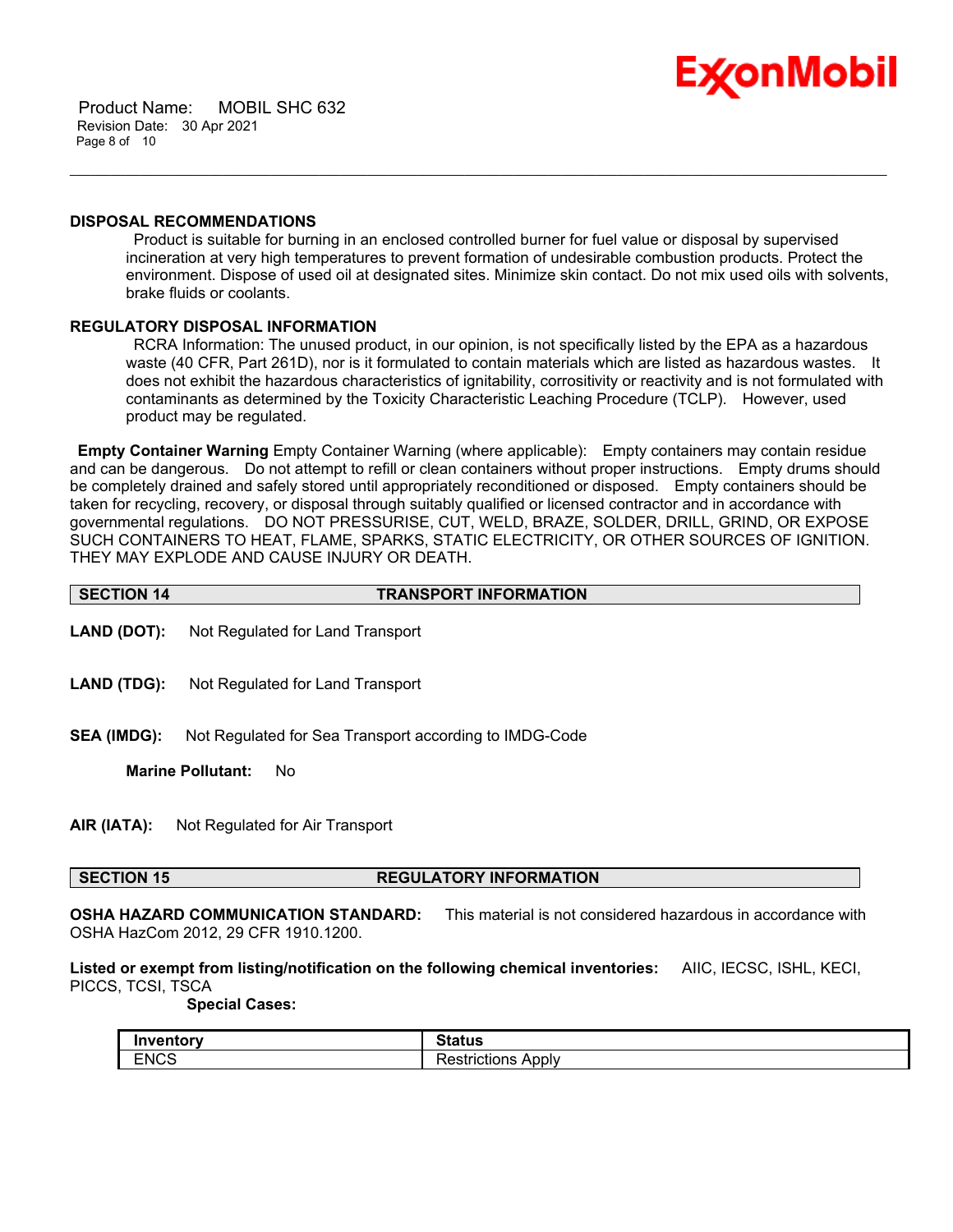

 Product Name: MOBIL SHC 632 Revision Date: 30 Apr 2021 Page 9 of 10

**SARA 302:** No chemicals in this material are subject to the reporting requirements of SARA Title III, Section 302

\_\_\_\_\_\_\_\_\_\_\_\_\_\_\_\_\_\_\_\_\_\_\_\_\_\_\_\_\_\_\_\_\_\_\_\_\_\_\_\_\_\_\_\_\_\_\_\_\_\_\_\_\_\_\_\_\_\_\_\_\_\_\_\_\_\_\_\_\_\_\_\_\_\_\_\_\_\_\_\_\_\_\_\_\_\_\_\_\_\_\_\_\_\_\_\_\_\_\_\_\_\_\_\_\_\_\_\_\_\_\_\_\_\_\_\_\_\_

# **SARA (311/312) REPORTABLE GHS HAZARD CLASSES:** None.

**SARA (313) TOXIC RELEASE INVENTORY:** This material contains no chemicals subject to the supplier notification requirements of the SARA 313 Toxic Release Program.

**The following ingredients are cited on the lists below:**

| <b>Chemical Name</b>                                                           | <b>CAS Number</b> | <b>List Citations</b> |
|--------------------------------------------------------------------------------|-------------------|-----------------------|
| INAPHTHAL FNF                                                                  | $91 - 20 - 3$     | 10                    |
| <b>IOCTAMETHYLCYCLOTETRASIL</b><br><b>IOXANE</b>                               | 556-67-2          | 5                     |
| <b>ISEVERELY HYDROTREATED</b><br><b>HEAVY PARAFFINIC</b><br><b>IDISTILLATE</b> | 64742-54-7        | 19                    |
| <b>TRIPHENYL PHOSPHATE</b>                                                     | 115-86-6          |                       |

### --REGULATORY LISTS SEARCHED--

| $1 = ACGIH ALL$ | $6 = TSCA$ 5a2     | $11 = CA$ P65 REPRO | $16 = MN$ RTK |
|-----------------|--------------------|---------------------|---------------|
| $2 = ACGIH A1$  | $7 = TSCA5e$       | $12$ = CA RTK       | $17 = NJ RTK$ |
| $3 = ACGIH A2$  | $8 = TSCA6$        | $13 = IL$ RTK       | $18 = PA RTK$ |
| $4 = OSHA Z$    | $9 = TSCA 12b$     | $14 = LA RTK$       | 19 = RI RTK   |
| $5 = TSCA4$     | $10 = CA$ P65 CARC | $15 = M1293$        |               |

Code key: CARC=Carcinogen; REPRO=Reproductive

**SECTION 16 OTHER INFORMATION**

 $N/D$  = Not determined,  $N/A$  = Not applicable

**KEY TO THE H-CODES CONTAINED IN SECTION 3 OF THIS DOCUMENT (for information only):**

H304: May be fatal if swallowed and enters airways; Aspiration, Cat 1

H400: Very toxic to aquatic life; Acute Env Tox, Cat 1

H410: Very toxic to aquatic life with long lasting effects; Chronic Env Tox, Cat 1

H411: Toxic to aquatic life with long lasting effects; Chronic Env Tox, Cat 2

# **THIS SAFETY DATA SHEET CONTAINS THE FOLLOWING REVISIONS:**

Composition: Component Table information was modified.

Section 08: Exposure Limits Table information was modified.

Section 11: Other Health Effects information was added.

Section 15: List Citations Table information was modified.

Section 15: National Chemical Inventory Listing information was modified.

----------------------------------------------------------------------------------------------------------------------------------------------------- The information and recommendations contained herein are, to the best of ExxonMobil's knowledge and belief, accurate and reliable as of the date issued. You can contact ExxonMobil to insure that this document is the most current